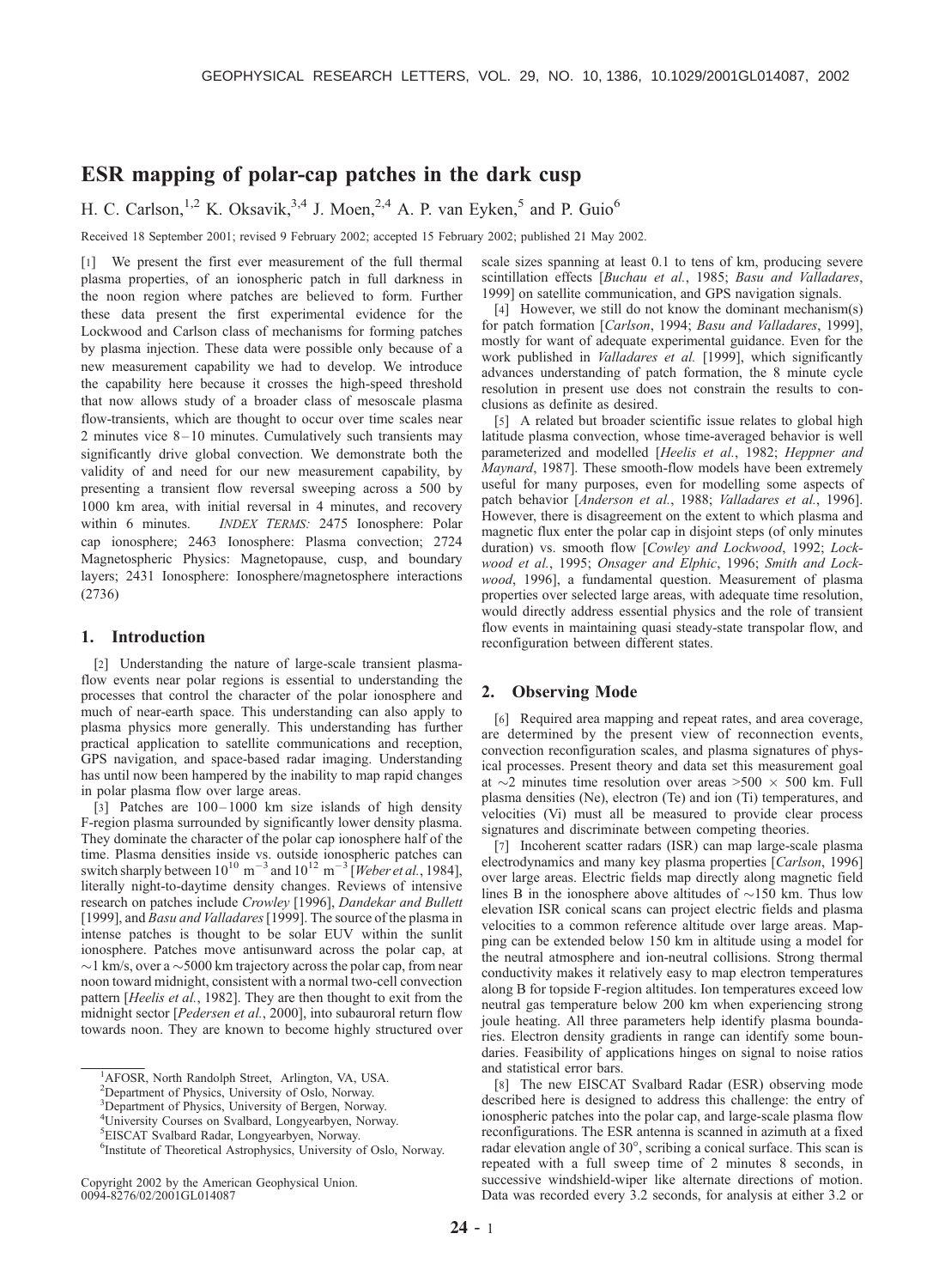16 second integration periods. The coded pulse length was 50 km, with all transmitter power into the single steerable antenna. The azimuth scan angle was centered on the area to be studied (here the cusp), spanning a nominal  $90^\circ$  of azimuth.

[9] Design criteria were the following. The ISR must revisit plasma in its field of view (FOV) frequently enough to track positions of recognizable plasma features and discontinuities over time. The ISR scan speed is determined by the horizontal resolution needed, traded against the scan area desired, within constraints of signal strength and sampling rate controlling error bars. The error bars only need to be small relative to parameter differences across boundaries for boundary tracking, but must be much smaller to test for signatures of physical processes. Continuous scanning, vs. a series of fixed positions, gives uniform weight to all plasma within the volume sampled, to minimize distortion (unrepresentative samples) of findings in highly-structured plasma. The coverage area must be great enough to put features in a clear spatial context, to guide theory and models. Instrumental constraints are earth curvature and signal-to-noise ratio. To optimize the latter, we analyzed data with height resolution of a neutral scale height or less (range resolution 50 km).

[10] Initial velocities of the ionospheric feet of reconnected flux tubes move at up to 2 km/s, over distances of many hundreds of km. The radar scan moves through the F region at about 8 km/s at 325 km altitude. Near-earth satellites move along their orbit at  $\sim$ 7 km/s. At 325 km altitude, this scan covers about 1000 km in width, over a  $90^{\circ}$  arc, in the nominal two minutes of scan time we allowed. Signal-to-noise ratios gave F-region ground-range coverage to 600 km or more, extended to 900 km if one includes E-plus F-region. The mode gives accurate identification of boundaries between adjoining plasma populations, and plasma properties with sufficient accuracy to discriminate between processes.

## 3. Discussion of Data

[11] The data in Figure 1 show, for every second scan to accent frame-to-frame movement, plasma properties measured along a conical scan, of 30° elevation angle. The upper half shows plasma density (Ne), velocity (Vi), and ion temperature (Ti), for two times; the lower half shows plasma density and velocity for three times. Positive velocity (red) is flow away from the ESR, negative (blue) is towards. Both scan regions are centered on magnetic east (Geomagnetic north is  $32^\circ$  west of geographic north).

[12] First consider the data as applied to patch formation. A patch, if formed by the mechanism of a transient magnetic flux tube reconnection event as proposed by Lockwood and Carlson [1992], must exhibit telltale signatures in Vi and Ti. Just after the reconnection event, and until the initial strongest magnetic tension force abates, there would be a velocity spurt, up to 2 km/s. The force exerted on the flux tube would be externally applied from the solar wind, with the magnetic tension force gripping the magnetic flux tube leading to frictional or joule heating of the ions at the ionospheric feet of the flux tube dragged through the thermosphere. Initially, down-going electrons trapped within the previously closed magnetic flux tube would empty into the thermospheric sink below, and present an extra spurt of electron flux heating of the ambient electrons (Te). A little downstream where the electron heating flux expires, Te relaxes with a time constant of 30 seconds.

Somewhat farther from the region of origin, the velocity spurt and Ti signatures will relax, leaving only the high-density plasma signature commonly seen deeper in the polar cap.

[13] The upper half of Figure 1, shows the first plasma measurements to be made of a patch in the dark polar cusp. The ESR data unambiguously define the feature as a patch, i.e. an island of highdensity plasma entirely surrounded by low-density plasma. For ease of discussion we have degraded the angular resolution of the azimuth scan to a set of ten fan segments of  $6^\circ$  each. Counting clockwise from the north-most Ne fan segment, the scan shows a plasma density enhancement in fan-beams  $5-7$ . Two scans later the same plasma density enhancement feature has moved to fanbeams  $3-5$ . This corresponds to 100 km motion of an  $\sim$ 100 km wide patch. The full time sequence of scans showed uniformly low density initially. Then a high density feature entered the FOV of the ESR, maintained a persistent coherent signature while in the field of view, and finally passed out of view leaving uniform low density plasma again behind it. Thus this stand-alone measurement determined the plasma feature to be an island of high  $(4 \times 10^{11} \text{ m}^{-3})$ density plasma, completely surrounded by low  $(<10^{11} \text{ m}^{-3})$  density plasma, i.e. a patch. This too is an experimental first.

[14] Vi shows a flow shear line cutting north-east south-west across several fan-beams, with  $\sim$ 1 km/s flow towards the ESR, clockwise of the shear line, and weak away flow on the other side of the shear line. At the earlier time this shear line coincides with the right hand edge of the patch. At the later time, the shear line has moved to the north-west about as much as the patch in the Ne plots. Note that the flow-jets seen by Valladares et al. [1996, 1999] are aligned east-west (geographic), not north-east south-west. The apparent difference is due only to the orientation of the magnetic L shells at Sondrestromfjord (Valladares) vs Svalbard (here). In both cases the flow shear parallels the L shells.

[15] Now examine Ti. Both times show an enhanced Ti, in an area elongated along the Vi shear line, and co-located with the plasma enhancement at the altitude and range of the observed plasma patch. Te is uniform in the FOV.

[16] The Lockwood and Carlson mechanism, passes the test of all these signatures, for a patch a little downstream from the point of origin. The IMF was steady southward from 05:45 to 06:13 UT, so southward IMF applies to these data, as needed. While the winter data from Sondrestromfjord [Valladares et al., 1996, 1999] show consistency with flow channels decreasing density by chemically carving preexisting tongues of ionization into segments (patches), to the contrary, the Svalbard data here show flow channels increasing density by transporting patches in from the direction of sunlit plasma. This is the first data to directly support the latter mechanism, and the first data collected with sufficient frame-rate to be able to do so.

[17] In addition to these new physical findings, these results demonstrate the need and utility of such data to meaningfully test various competing patch-generating mechanisms [e.g., Valladares et al., 1994; Crowley, 1996].

[18] Now turn attention to the lower half of Figure 1, showing data at about the same time on the next day, 19 January 2001. Shown is every second 128 s  $(\sim 2 \text{ minute})$  azimuth scan, between  $15-105^\circ$  azimuth (geographic north being  $0^\circ$ , magnetic north  $-32^{\circ}$ ) at  $30^{\circ}$  elevation. Our focus here is the time scale of reconfiguration of large scale flow-transients, and for brevity we show only Vi and Ne. The applicable IMF (rather stable

Figure 1. (opposite) Freeze-frame images from "movies" of polar plasma densities (Ne), velocities (Vi), and ion temperatures (Ti) are shown as measured by the EISCAT Svalbard Radar (ESR) near local noon in local darkness. These data are projected to a horizontal plane from the conical surface scanned by the ESR, with azimuth scanned at a  $30^{\circ}$  elevation. In these maps, the coordinate arc through the data is  $80^\circ$  latitude, the radial line through the data is  $30^\circ$  longitude, and the Svalbard islands coastline is also shown. The upper half of the figure maps the motion of a polar patch in Ne, Vi, and Ti, for the second and fourth ESR scan after the patch entered the radar view. Velocities away from the ESR are red, towards are blue. In the lower half, images of Ne and Vi are shown for three ESR scans, showing the first, third, and fifth successive scan after onset of a transient polar convection event. The area mapped with this 2-minute time resolution is  $\sim$  600  $\times$  1000 km, and for other look angles would reach the coastlines shown for eastern Greenland and northern Norway.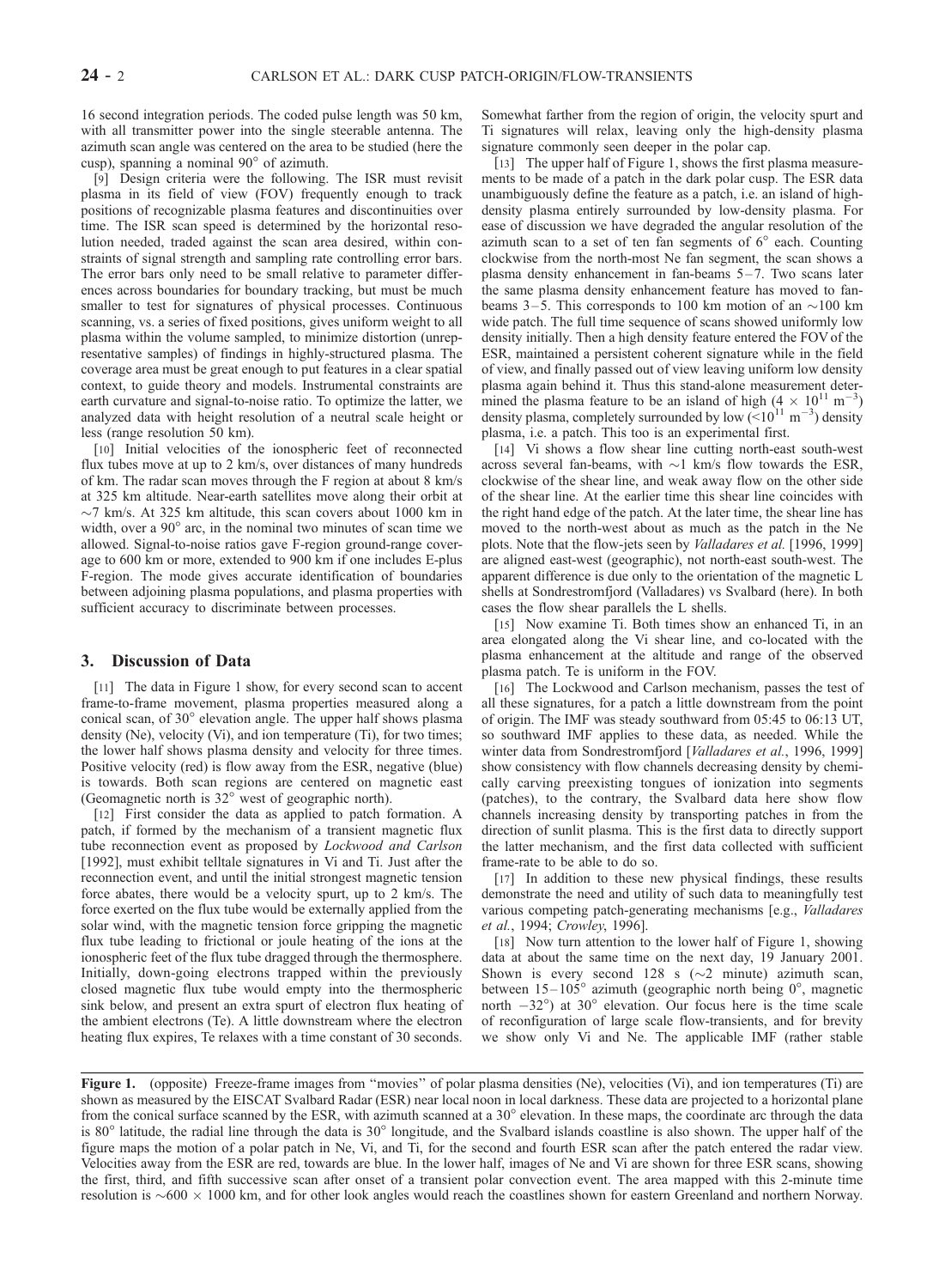